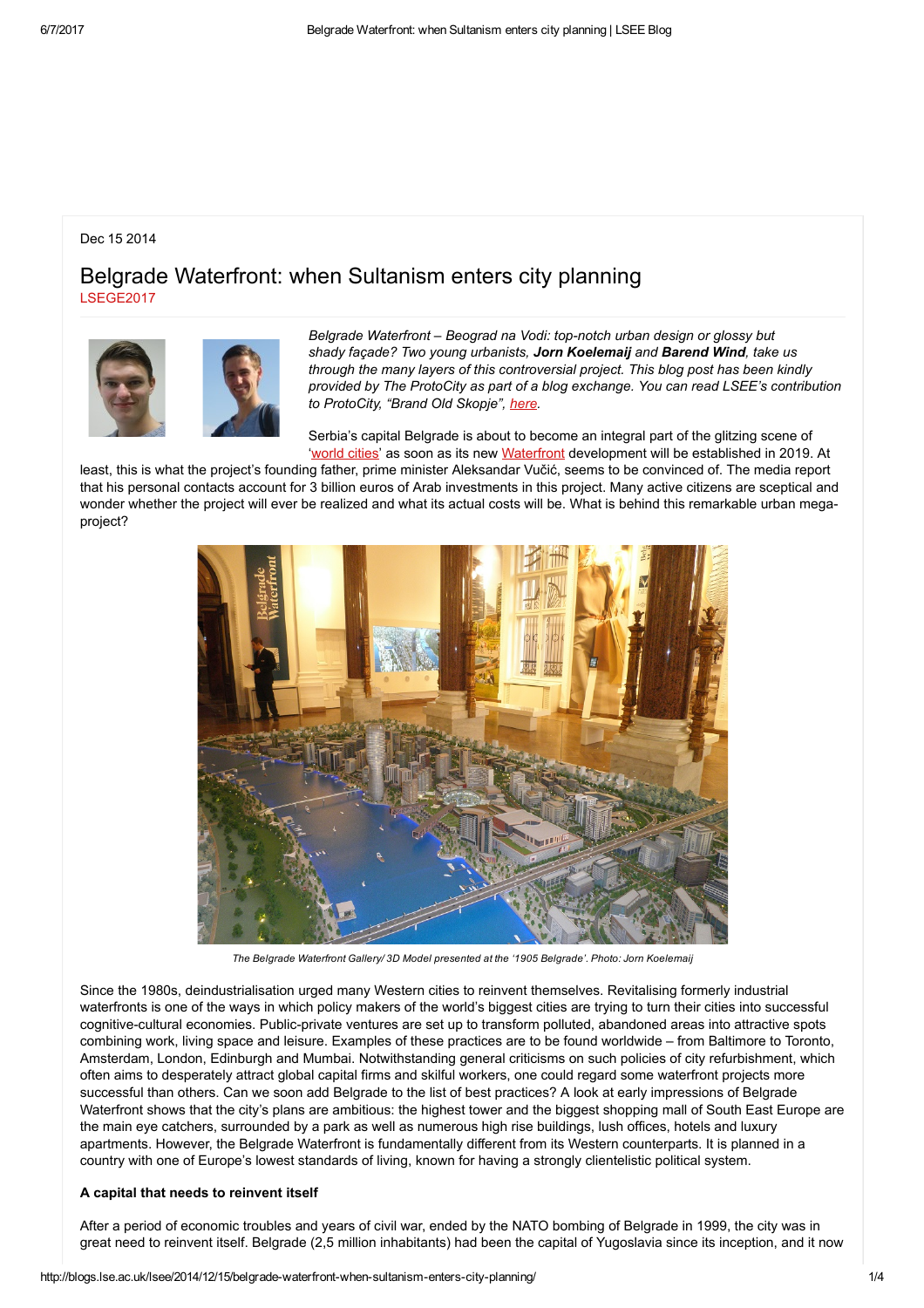#### 6/7/2017 Belgrade Waterfront: when Sultanism enters city planning | LSEE Blog

lost much of its hinterland as a result of the federation's breakup. Many companies went bankrupt or scaled down their business to Serbia and as a result Zagreb took over Belgrade's role as the primary financial centre of the Balkans. In recent times, Belgrade increasingly managed to take up its role of regional capital again. Its attractiveness as a financial stronghold increases. Travel guide Lonely Planet rated the city among the world's [ultimate](http://www.lonelyplanet.com/travel-tips-and-articles/39339) party cities, and some of the nineteenth century neighbourhoods are gradually gentrifying due to the influx of higher educated youngsters. However, Belgrade remains a poor city with low housing quality, a large number of vacant buildings due to undefined property rights and a largely developed grey economy. Since the housing on the market is unaffordable, most households acquire shelter via the grey market or the family.



The site along the Sava River that is destined for the Belgrade Waterfront development. Photo: Jorn Koelemaij

## Urban design or glossy façade?

At first glance, a three billion euro – "Belgrade Waterfront" project does not quite seem to fit the urban-economic context of Belgrade, let alone the urgent needs and demands of its citizens. It is not clear how luxury apartments (with an average price of 400.000 Euro) will be attractive for a cross-section of the city's current population. While this apparent mismatch could perhaps be defended by framing the project as a unique opportunity to boost the city's development, none of this is used to legitimise the project. Underlying studies and urban plans are simply lacking. The model that's being presented is nothing more than a mere graphical visualisation. The riverside spot on which the project should arise, which has been inspiring politicians with ambitious renewal plans for decades already, consists of old railway tracks and small businesses. The developers involved with the current project apparently seem to consider this zone – and along with it the whole cityscape of Belgrade – as tabula rasa that can be built upon without any constraints. Examining the glossy [impressions](https://www.google.be/search?q=belgrade+waterfront&source=lnms&tbm=isch&sa=X&ei=wpuKVLCsEYuBUYOIgMgC&ved=0CAkQ_AUoAg&biw=1366&bih=653) of the presented model, it is moreover remarkable that the existing city of Belgrade in the background seems to radically change along with the Waterfront developments: the view from the Belgrade fortress, with its steep slopes and unusual perspectives, is going to be dramatically altered. The same holds true for existing historical houses from the Austro-Hungarian era, which would suddenly be enclosed with plenty of modern high rise structures, without any contextual references. This raises many questions about the appropriateness of Belgrade Waterfront within the central urban tissue of the City of Belgrade. To what extent will it be integrated, also in terms of reachability? All in all, it seems that Belgrade Waterfront currently still consists of an image rather than an actual urban development plan. Fancy-looking skyscrapers are certainly not a guarantee for sufficient urban development.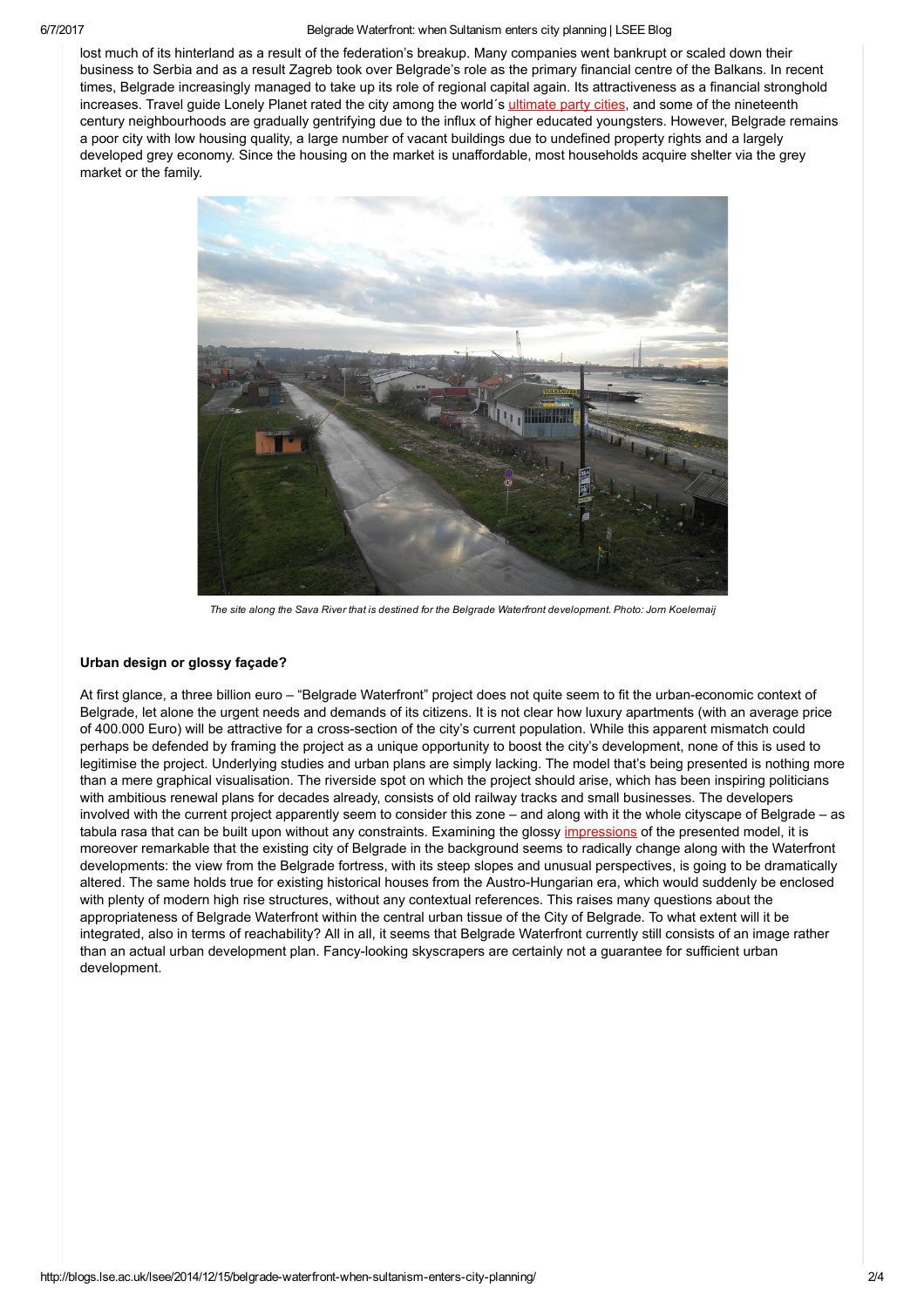

Belgrade's existing railways that lead to the main railway station will be relocated. Photo: Jorn Koelemaij

## Arab influence

Do the responsible policy makers in Belgrade actually believe that the Waterfront development will be a "game changer" for the future of Serbia? Many suggest that there are other mechanisms at play in Serbia's political economy that make the realisation of this project of crucial importance. These speculations seem plausible, although it proves to be very difficult to demonstrate the (geo) political power games that lie behind it. Interestingly, the plans for Belgrade's waterfront are interwoven with Prime Minister Vučić's career. When he ran for mayor in 2008, he announced his plans for the redevelopment of the railway site right on the waterfront. The first concrete visions for this very area came up in the 2012 political campaign. Vučić claimed that no public money would be spent on this development and his friendship with Abu Dhabi sheikh Mohammed is given as explanation behind this private investment promise of 3 billion dollars. The personal contacts of the Prime Minister already resulted in large investments in a semiconductor factory, a lending programme for farmers, and an aircraft-component plant. Furthermore, the United Arab Emirates bought a significant stake of Serbia's airline (creating Air Serbia), a vast amount of Serbian [agricultural](http://www.middleeasteye.net/news/uaes-shadowy-dealings-serbia-44700108) land, and are now investing to develop Serbia's army industry, some say, to be able to distribute weapons across the Middle East. The real motives behind Serbia's political elite as well as the Emirati investors' actions regarding Belgrade Waterfront are thus still unclear.

## Lack of transparency

As the story unfolded, it appeared that all of a sudden a deal had been [struck](http://voiceofserbia.org/content/belgrade-needs-development-project) which implied that the city council of Belgrade will provide the necessary infrastructure for the plan (estimated costs: one billion dollar), while a private Emirates-based firm [\(Eagle](http://www.eaglehills.com/) Hills) will generate the construction of the buildings out of the plan. Public spending on the project is not being taken in consideration in the public sphere and citizens are not really informed about the whole deal. Neither the agreements nor the parties' obligations are transparent: it is unclear whether it is possible for Eagle Hills to withdraw from the project, which would leave the city with large financial debts. It is also unclear how much public money will exactly be engaged, and how possible revenues will benefit the citizens of Serbia. These questions worry a section of [Belgrade](https://s3.amazonaws.com/cuttings/cuttingpdfs/213312/Zamena%20teza%205.pdf) citizens, but many are left indifferent since they doubt whether the Waterfront will actually be built. Although the planning process seems to be highly insecure, stakes are high for the political elite. Under the header of a 'project of national interest', existing legislations and planning policies are being changed to facilitate the realisation of the project. Furthermore, mainstream political parties avoid discussing the initiative. The government decided to realise the project via the emirates-based firm, without any public tender or procedure. "The rules of this game are unknown" and "they are legalising wild-planning" are examples of remarks that we often heard during the interviews we conducted when we were in Belgrade. Why are fundamental planning conditions changed to attract such a high risk investment? While daily life is harsh for many, for the politicians a mega project of this kind is an attractive way of showing vigour and optimism. This utopian urbanism enrages many Serbs, worried about the consequences of global speculation.

Civic participation, which is widely advocated among urban planners and academics in the Western world nowadays, is thus lacking – or even blocked – in Serbia. There are citizens movements, like Ne [da\(vi\)mo](https://www.facebook.com/nedavimobeograd) Beograd, that raise important questions, while engaging media, experts, planners and NGOs. In times of rapidly changing visions for the city's development, they have organized several panel discussions, debates and performances raising attention on the highly problematic background of the Waterfront project. At the same time, they are generating alternative solutions. These are confronting the current government's surreal visual show-offs, aspiring to engage both general and professional public toward more participatory thinking and inclusive engagement. Unfortunately, in contemporary Serbia, the logic of showing off with prestige projects wins from a socially and economically just spatial development. For Prime Minister Vučić, it is about time to shed full light on the financial implications of his urban dream to the people of Serbia. Without accountability, Belgrade's Waterfront is nothing more than a Sultans' fantasy. One that can possibly take citizens of Serbia into a long-lasting debt bondage.